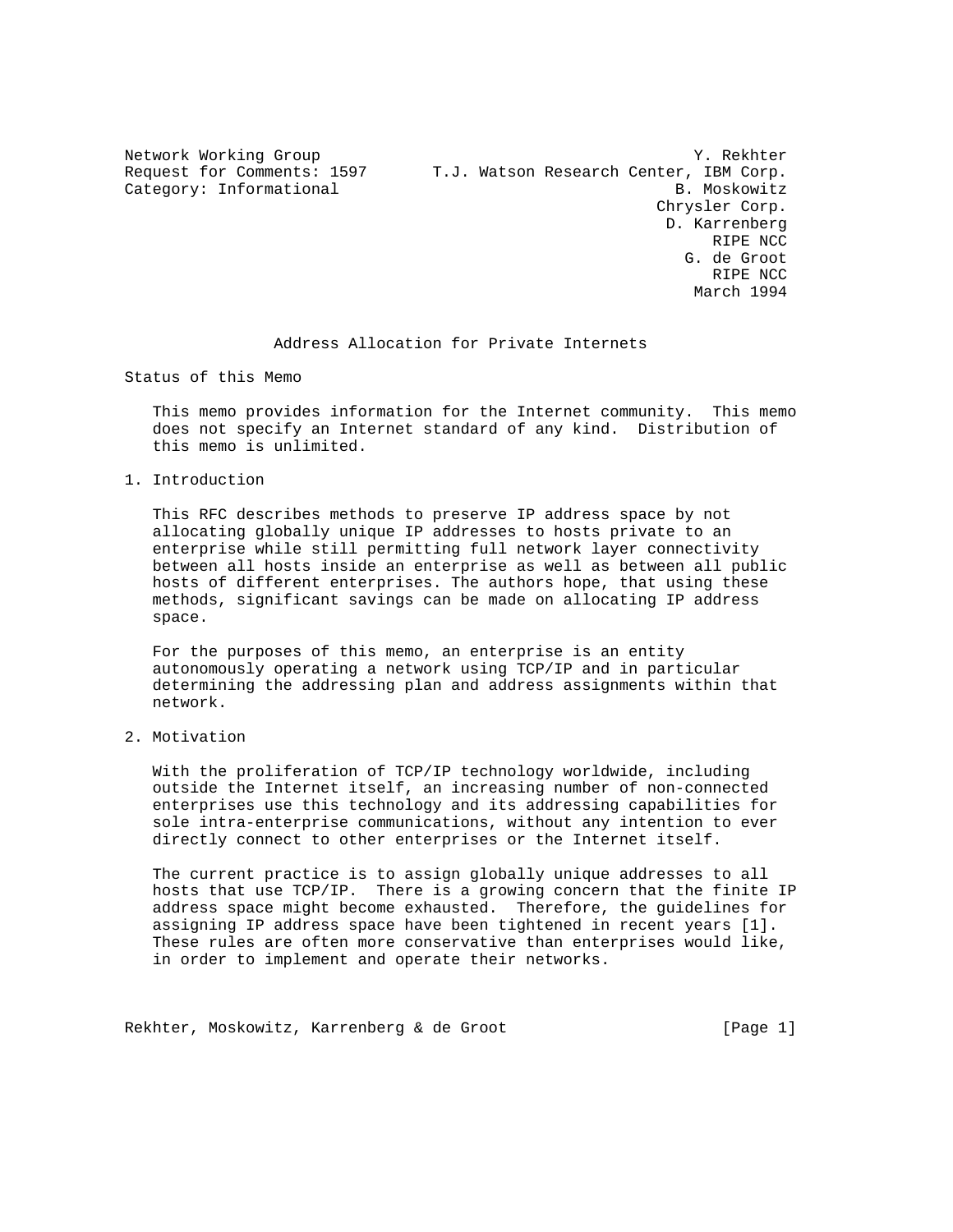Hosts within enterprises that use IP can be partitioned into three categories:

- hosts that do not require access to hosts in other enterprises or the Internet at large;
- hosts that need access to a limited set of outside services (e.g., E-mail, FTP, netnews, remote login) which can be handled by application layer gateways;
- hosts that need network layer access outside the enterprise (provided via IP connectivity);
- hosts within the first category may use IP addresses that are unambiguous within an enterprise, but may be ambiguous between enterprises.

 For many hosts in the second category an unrestricted external access (provided via IP connectivity) may be unnecessary and even undesirable for privacy/security reasons. Just like hosts within the first category, such hosts may use IP addresses that are unambiguous within an enterprise, but may be ambiguous between enterprises.

 Only hosts in the last category require IP addresses that are globally unambiguous.

 Many applications require connectivity only within one enterprise and do not even need external connectivity for the majority of internal hosts. In larger enterprises it is often easy to identify a substantial number of hosts using TCP/IP that do not need network layer connectivity outside the enterprise.

 Some examples, where external connectivity might not be required, are:

- A large airport which has its arrival/departure displays individually addressable via TCP/IP. It is very unlikely that these displays need to be directly accessible from other networks.
- Large organisations like banks and retail chains are switching to TCP/IP for their internal communication. Large numbers of local workstations like cash registers, money machines, and equipment at clerical positions rarely need to have such connectivity.

Rekhter, Moskowitz, Karrenberg & de Groot [Page 2]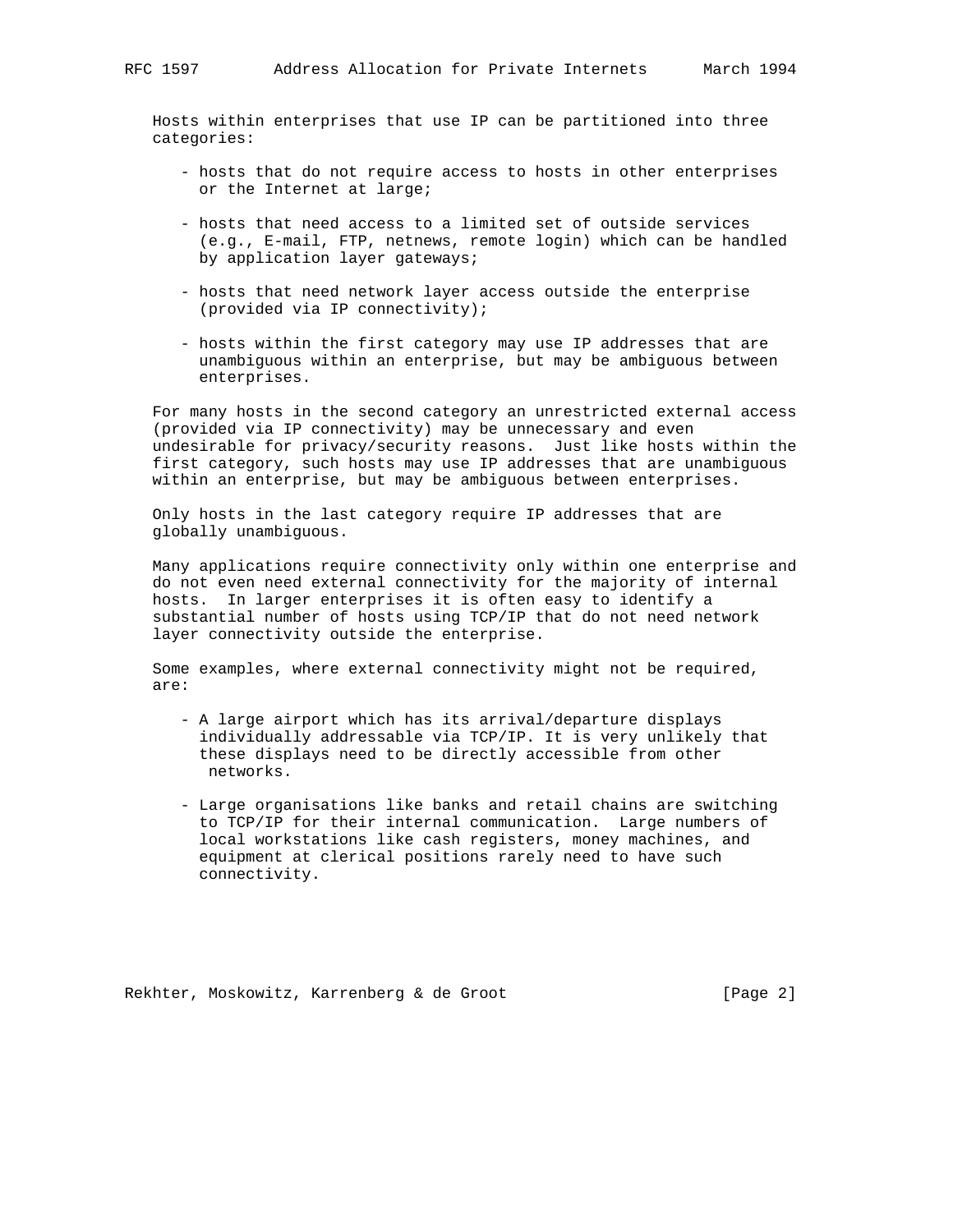- For security reasons, many enterprises use application layer gateways (e.g., firewalls) to connect their internal network to the Internet. The internal network usually does not have direct access to the Internet, thus only one or more firewall hosts are visible from the Internet. In this case, the internal network can use non-unique IP numbers.
- If two enterprises communicate over their own private link, usually only a very limited set of hosts is mutually reachable from the other enterprise over this link. Only those hosts need globally unique IP numbers.
- Interfaces of routers on an internal network usually do not need to be directly accessible from outside the enterprise.
- 3. Private Address Space

 The Internet Assigned Numbers Authority (IANA) has reserved the following three blocks of the IP address space for private networks:

| 10.0.0.0    |                          | 10.255.255.255  |
|-------------|--------------------------|-----------------|
| 172.16.0.0  | $ -$                     | 172.31.255.255  |
| 192.168.0.0 | $\overline{\phantom{0}}$ | 192.168.255.255 |

 We will refer to the first block as "24-bit block", the second as "20-bit block, and to the third as "16-bit" block. Note that the first block is nothing but a single class A network number, while the second block is a set of 16 contiguous class B network numbers, and third block is a set of 255 contiguous class C network numbers.

 An enterprise that decides to use IP addresses out of the address space defined in this document can do so without any coordination with IANA or an Internet registry. The address space can thus be used by many enterprises. Addresses within this private address space will only be unique within the enterprise.

 As before, any enterprise that needs globally unique address space is required to obtain such addresses from an Internet registry. An enterprise that requests IP addresses for its external connectivity will never be assigned addresses from the blocks defined above.

 In order to use private address space, an enterprise needs to determine which hosts do not need to have network layer connectivity outside the enterprise in the foreseeable future. Such hosts will be called private hosts, and will use the private address space defined above. Private hosts can communicate with all other hosts inside the enterprise, both public and private. However, they cannot have IP connectivity to any external host. While not having external network

Rekhter, Moskowitz, Karrenberg & de Groot [Page 3]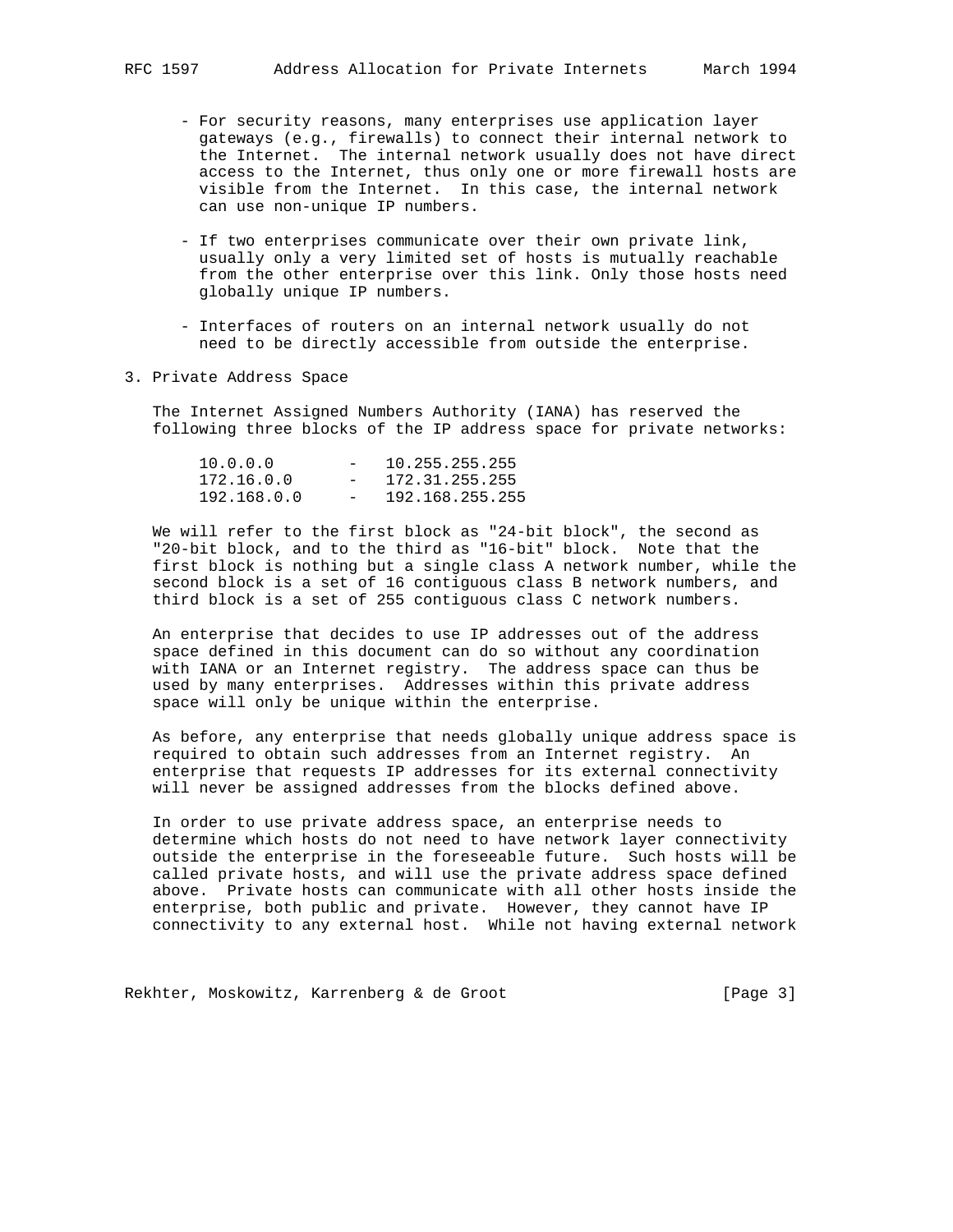layer connectivity private hosts can still have access to external services via application layer relays.

 All other hosts will be called public and will use globally unique address space assigned by an Internet Registry. Public hosts can communicate with other hosts inside the enterprise both public and private and can have IP connectivity to external public hosts. Public hosts do not have connectivity to private hosts of other enterprises.

 Moving a host from private to public or vice versa involves a change of IP address.

 Because private addresses have no global meaning, routing information about private networks shall not be propagated on inter-enterprise links, and packets with private source or destination addresses should not be forwarded across such links. Routers in networks not using private address space, especially those of Internet service providers, are expected to be configured to reject (filter out) routing information about private networks. If such a router receives such information the rejection shall not be treated as a routing protocol error.

 Indirect references to such addresses should be contained within the enterprise. Prominent examples of such references are DNS Resource Records and other information referring to internal private addresses. In particular, Internet service providers should take measures to prevent such leakage.

## 4. Advantages and Disadvantages of Using Private Address Space

 The obvious advantage of using private address space for the Internet at large is to conserve the globally unique address space by not using it where global uniqueness is not required.

 Enterprises themselves also enjoy a number of benefits from their usage of private address space: They gain a lot of flexibility in network design by having more address space at their disposal than they could obtain from the globally unique pool. This enables operationally and administratively convenient addressing schemes as well as easier growth paths.

 For a variety of reasons the Internet has already encountered situations where an enterprise that has not between connected to the Internet had used IP address space for its hosts without getting this space assigned from the IANA. In some cases this address space had been already assigned to other enterprises. When such an enterprise later connects to the Internet, it could potentially create very

Rekhter, Moskowitz, Karrenberg & de Groot [Page 4]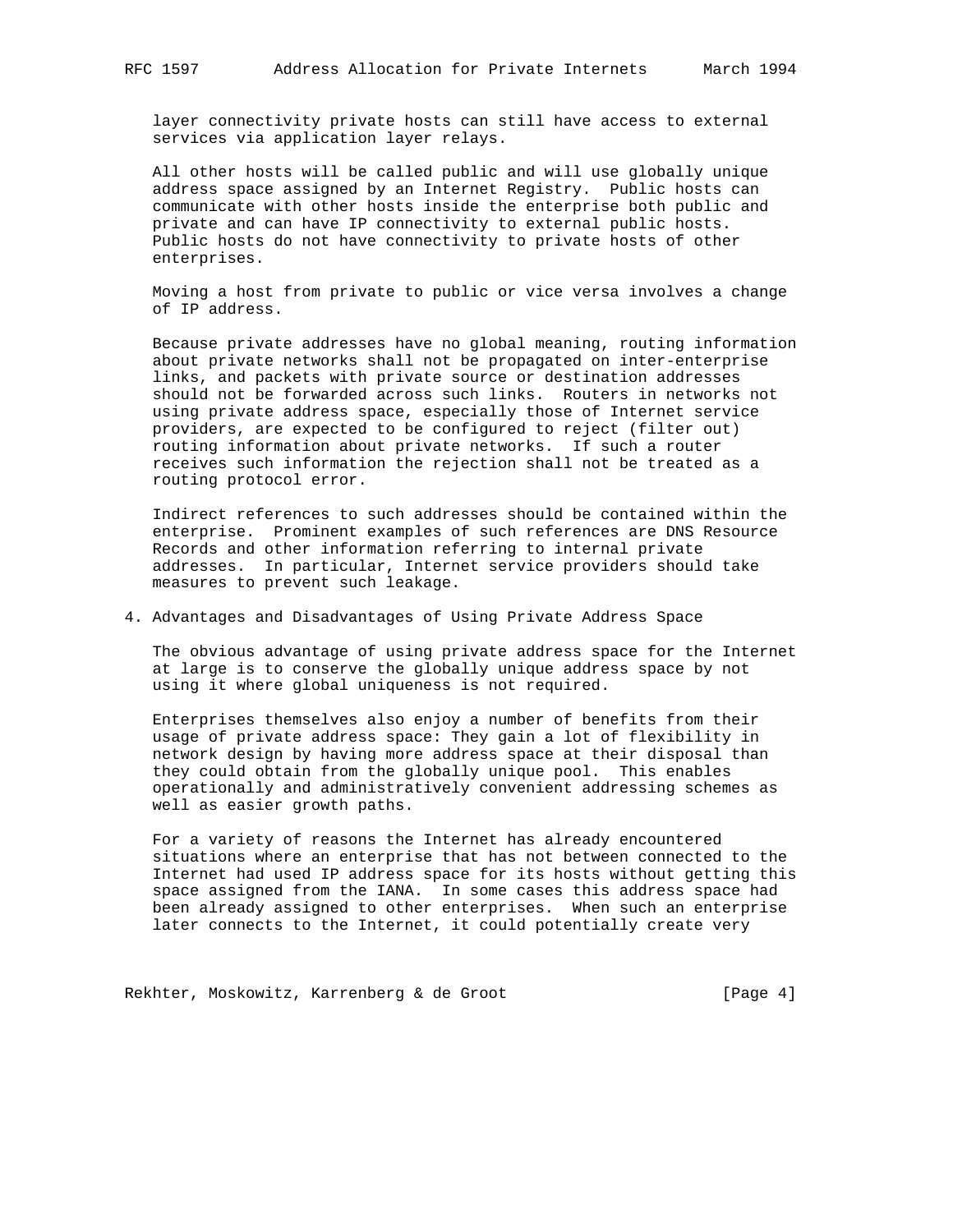serious problems, as IP routing cannot provide correct operations in presence of ambiguous addressing. Using private address space provides a safe choice for such enterprises, avoiding clashes once outside connectivity is needed.

 One could argue that the potential need for renumbering represents a significant drawback of using the addresses out of the block allocated for private internets. However, we need to observe that the need is only "potential", since many hosts may never move into the third category, and an enterprise may never decide to interconnect (at IP level) with another enterprise.

 But even if renumbering has to happen, we have to observe that with Classless Inter-Domain Routing (CIDR) an enterprise that is connected to the Internet may be encouraged to renumber its public hosts, as it changes its Network Service Providers. Thus renumbering is likely to happen more often in the future, regardless of whether an enterprise does or does not use the addresses out of the block allocated for private networks. Tools to facilitate renumbering (e.g., DHCP) would certainly make it less of a concern.

 Also observe that the clear division of public and private hosts and the resulting need to renumber makes uncontrolled outside connectivity more difficult, so to some extend the need to renumber could be viewed as an advantage.

5. Operational Considerations

 A recommended strategy is to design the private part of the network first and use private address space for all internal links. Then plan public subnets at the locations needed and design the external connectivity.

 This design is not fixed permanently. If a number of hosts require to change status later this can be accomplished by renumbering only the hosts involved and installing another physical subnet if required.

 If a suitable subnetting scheme can be designed and is supported by the equipment concerned, it is advisable to use the 24-bit block of private address space and make an addressing plan with a good growth path. If subnetting is a problem, the 16-bit class C block, which consists of 255 contiguous class C network numbers, can be used.

 Using multiple IP (sub)nets on the same physical medium has many pitfalls. We recommend to avoid it unless the operational problems are well understood and it is proven that all equipment supports this properly.

Rekhter, Moskowitz, Karrenberg & de Groot [Page 5]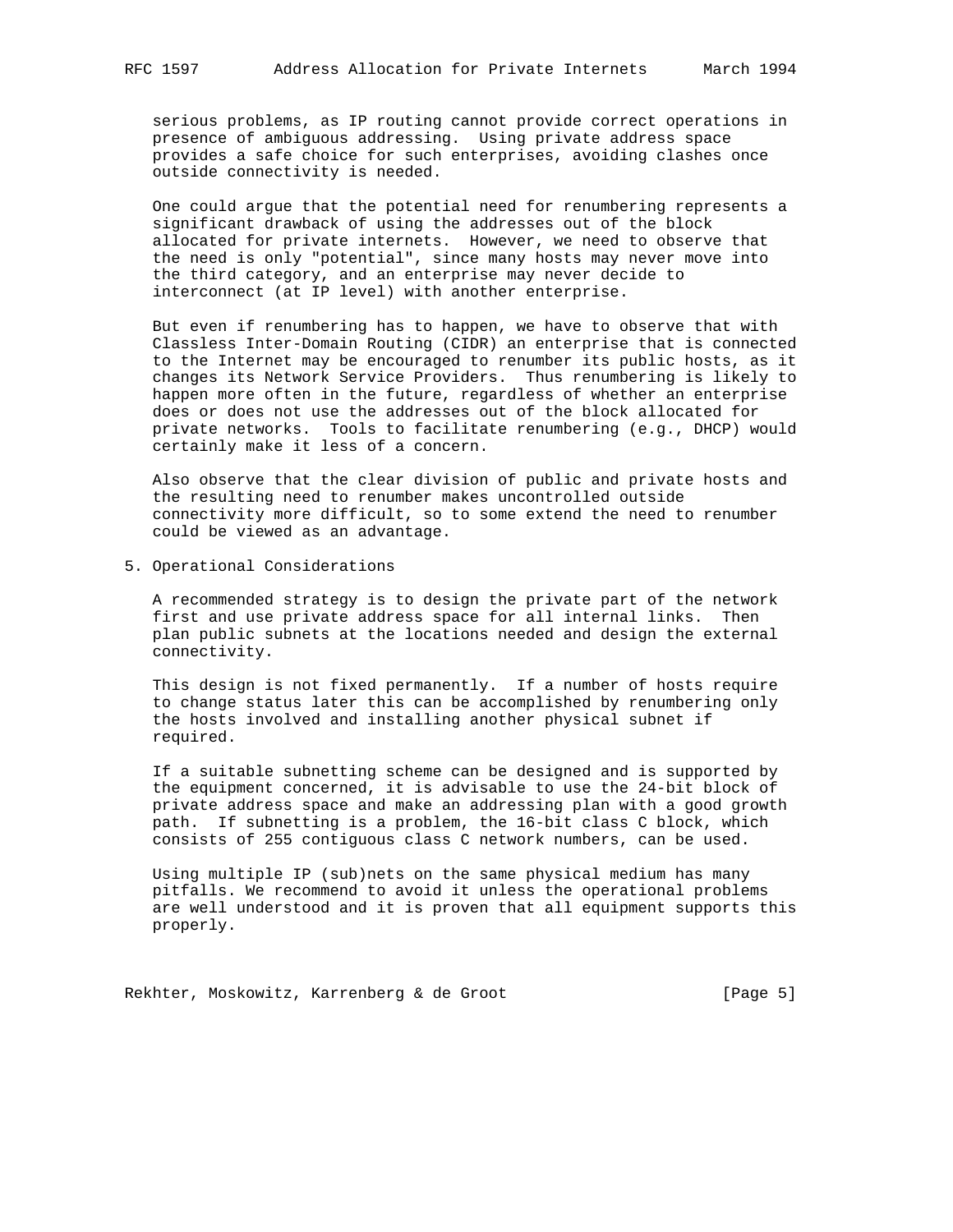Moving a single host between private and public status will involve a change of address and in most cases physical connectivity. In locations where such changes can be foreseen (machine rooms etc.) it may be advisable to configure separate physical media for public and private subnets to facilitate such changes.

 Changing the status of all hosts on a whole (sub)network can be done easily and without disruption for the enterprise network as a whole. Consequently it is advisable to group hosts whose connectivity needs might undergo similar changes in the future on their own subnets.

 It is strongly recommended that routers which connect enterprises to external networks are set up with appropriate packet and routing filters at both ends of the link in order to prevent packet and routing information leakage. An enterprise should also filter any private networks from inbound routing information in order to protect itself from ambiguous routing situations which can occur if routes to the private address space point outside the enterprise.

 Groups of organisations which foresee a big need for mutual communication can consider forming an enterprise by designing a common addressing plan supported by the necessary organisational arrangements like a registry.

 If two sites of the same enterprise need to be connected using an external service provider, they can consider using an IP tunnel to prevent packet leaks form the private network.

 A possible approach to avoid leaking of DNS RRs is to run two nameservers, one external server authoritative for all globally unique IP addresses of the enterprise and one internal nameserver authoritative for all IP addresses of the enterprise, both public and private. In order to ensure consistency both these servers should be configured from the same data of which the external nameserver only receives a filtered version.

 The resolvers on all internal hosts, both public and private, query only the internal nameserver. The external server resolves queries from resolvers outside the enterprise and is linked into the global DNS. The internal server forwards all queries for information outside the enterprise to the external nameserver, so all internal hosts can access the global DNS. This ensures that information about private hosts does not reach resolvers and nameservers outside the enterprise.

Rekhter, Moskowitz, Karrenberg & de Groot [Page 6]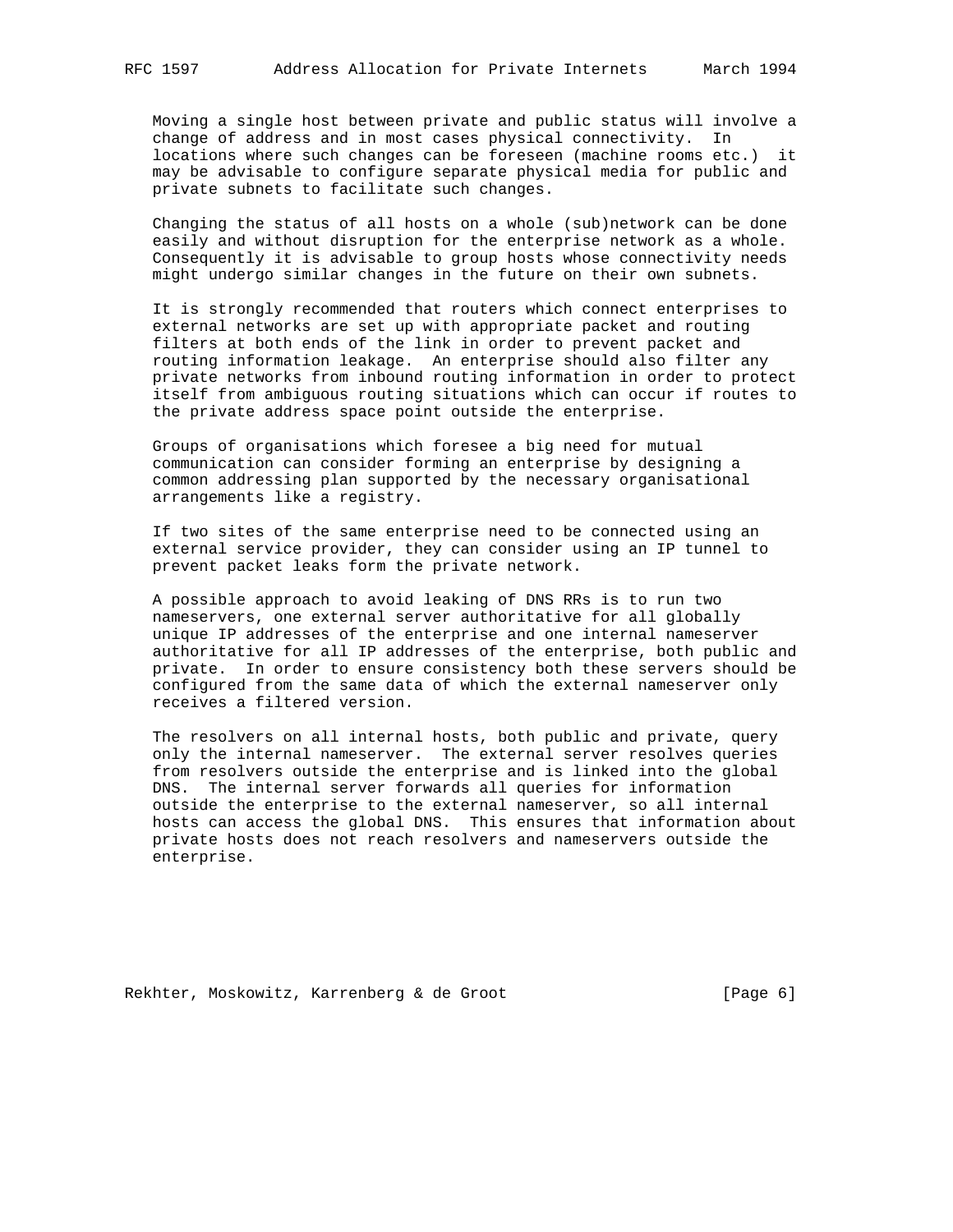## 6. References

- [1] Gerich, E., "Guidelines for Management of IP Address Space", RFC 1466, Merit Network, Inc., May 1993.
- 7. Security Considerations

 While using private address space can improve security, it is not a substitute for dedicated security measures.

8. Conclusion

 With the described scheme many large enterprises will need only a relatively small block of addresses from the globally unique IP address space. The Internet at large benefits through conservation of globally unique address space which will effectively lengthen the lifetime of the IP address space. The enterprises benefit from the increased flexibility provided by a relatively large private address space.

9. Acknowledgments

 We would like to thank Tony Bates (RIPE NCC), Jordan Becker (ANS), Hans-Werner Braun (SDSC), Ross Callon (Wellfleet), John Curran (NEARNET), Vince Fuller (Barrnet), Tony Li (cisco Systems), Anne Lord (RIPE NCC), Milo Medin (NSI), Marten Terpstra (RIPE NCC), and Geza Turchanyi (RIPE NCC) for their review and constructive comments.

Rekhter, Moskowitz, Karrenberg & de Groot [Page 7]